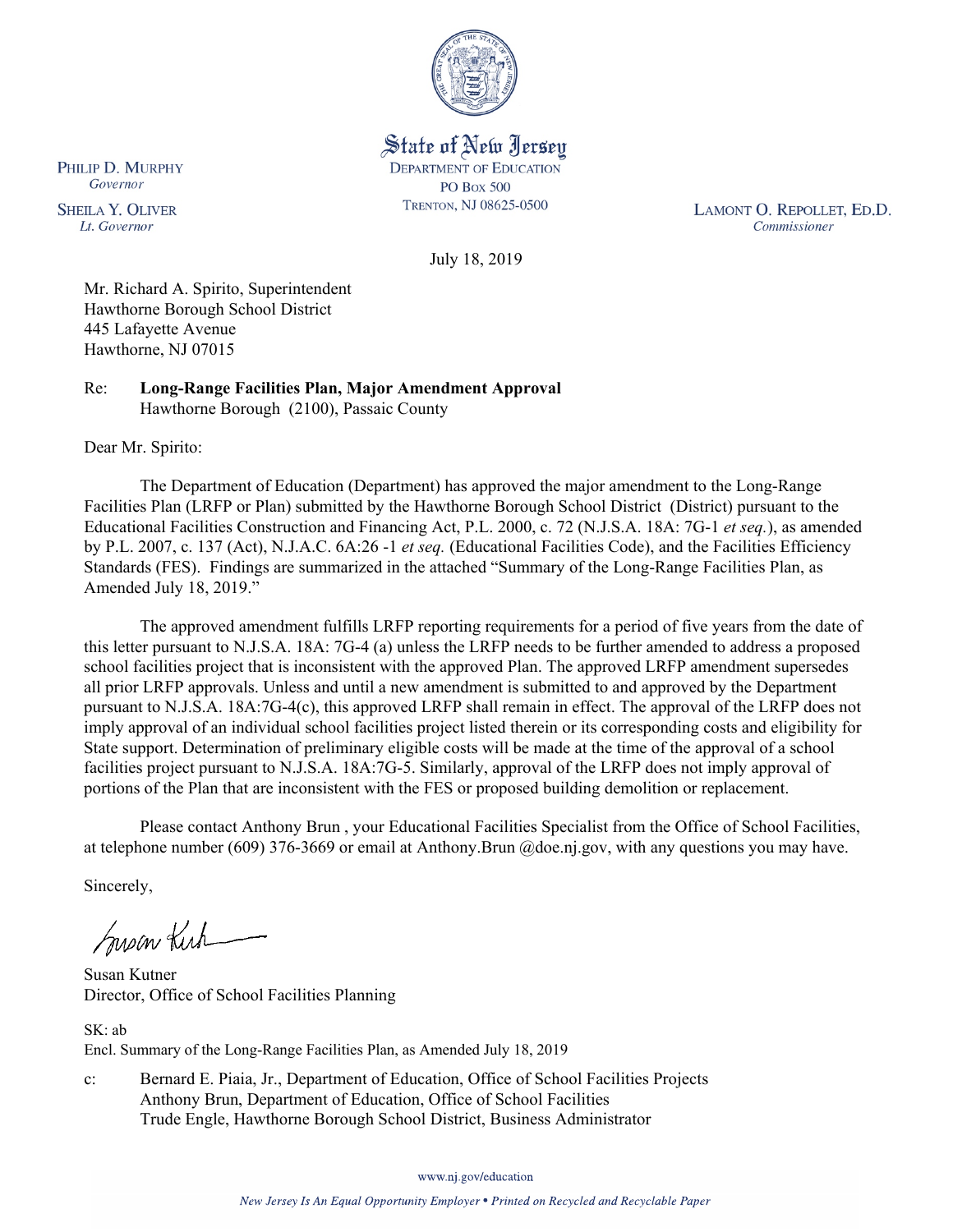# **Hawthorne Borough School District (2100) Summary of the Long-Range Facilities Plan, as Amended July 18, 2019**

The Department of Education (Department) has completed its review of the major amendment to the Long-Range Facilities Plan (LRFP or Plan) submitted by the Hawthorne Borough School District (District) pursuant to the Educational Facilities Construction and Financing Act, P.L. 2000, c. 72 (N.J.S.A. 18A: 7G-1 *et seq.*), as amended by P.L. 2007, c. 137 (Act), N.J.A.C. 6A:26-1 et seq. (Educational Facilities Code), and the Facilities Efficiency Standards (FES).

The following provides a summary of the District's approved amended LRFP. The summary is based on the standards set forth in the Act, the Educational Facilities Code, the FES, District-reported information in the Department's LRFP reporting system, and supporting documentation. The referenced reports in *italic* text are standard reports available on the Department's LRFP website.

### **1. Inventory Overview**

The District is classified as a Regular Operating District (ROD) for funding purposes. It provides services for students in grades PK-12.

The District identified existing and proposed schools, sites, buildings, rooms, and site amenities in its LRFP. Table 1 lists the number of existing and proposed district schools, sites, and buildings. Detailed information can be found in the *School Asset Inventory Report* and the *Site Asset Inventory Report.*

**As directed by the Department, school facilities projects that have received initial approval by the Department and have been approved by the voters, if applicable, are represented as "existing" in the LRFP.** Approved projects that include new construction and/or the reconfiguration/reassignment of existing program space are as follows: n/a.

### **Table 1: Number of Schools, School Buildings, and Sites**

|                                              | <b>Existing</b> | <b>Proposed</b> |
|----------------------------------------------|-----------------|-----------------|
| Number of Schools (assigned DOE school code) |                 |                 |
| Number of School Buildings <sup>1</sup>      |                 |                 |
| Number of Non-School Buildings <sup>2</sup>  |                 |                 |
| Number of Vacant Buildings                   |                 |                 |
| Number of Sites                              |                 |                 |

*1 Includes district-owned buildings and long-term leases serving students in district-operated programs 2 Includes occupied district-owned buildings not associated with a school, such as administrative or utility buildings*

Based on the existing facilities inventory submitted by the District:

- Schools using leased buildings (short or long-term):  $n/a$
- Schools using temporary classroom units (TCUs), excluding TCUs supporting construction: n/a
- Vacant/unassigned school buildings:  $n/a$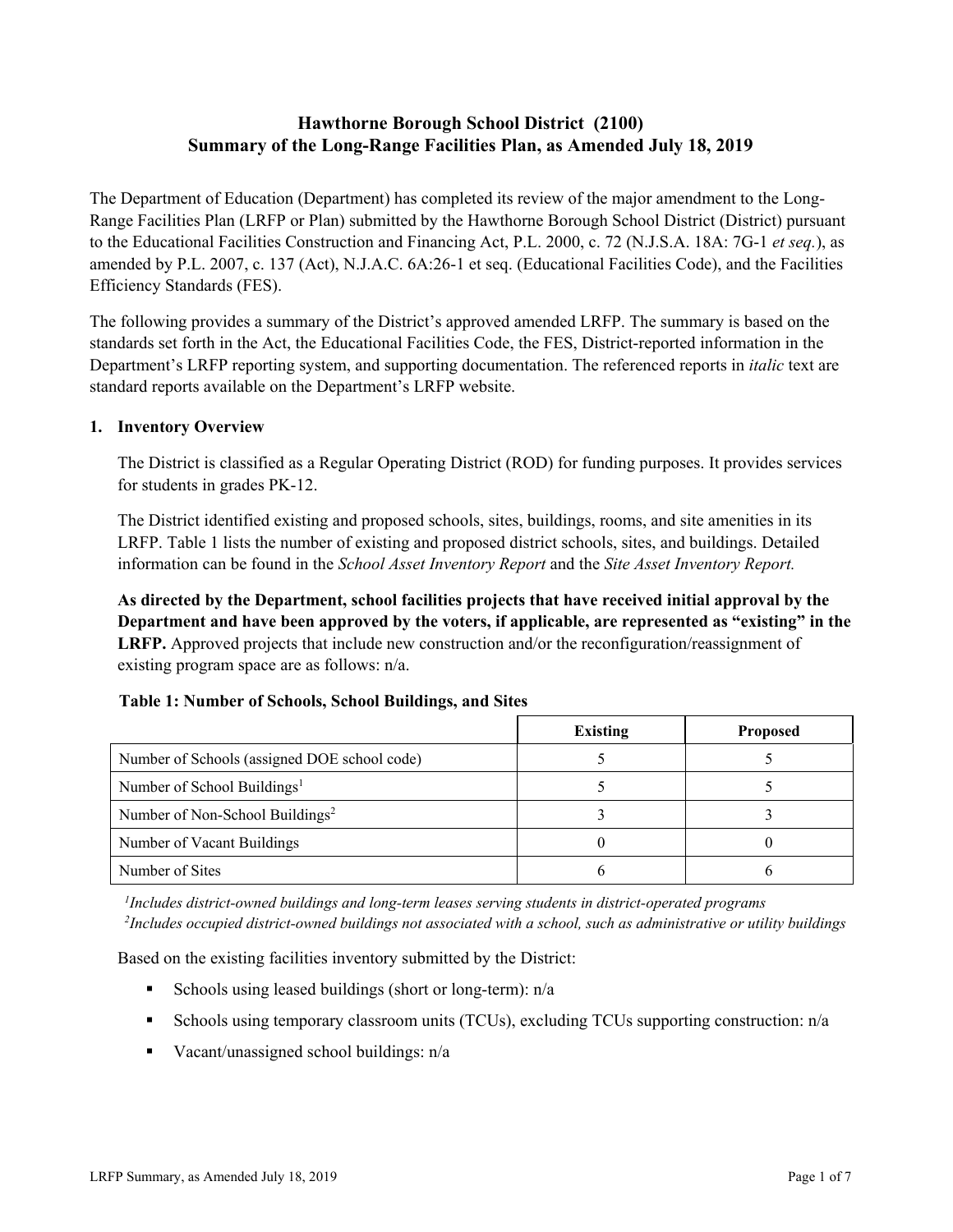**FINDINGS** The Department has determined that the proposed inventory is adequate for approval of the District's LRFP amendment. However, the LRFP determination does not imply approval of an individual school facilities project listed within the LRFP; the District must submit individual project applications for project approval.

# **2. District Enrollments**

The District determined the number of students, or "proposed enrollments," to be accommodated for LRFP planning purposes on a district-wide basis and in each school.

The Department minimally requires the submission of a standard cohort-survival projection using historic enrollment data from the Application for School State Aid (ASSA) or NJ Smart. The cohort-survival method projection method forecasts future students based upon the survival of the existing student population as it moves from grade to grade. A survival ratio of less than 1.00 indicates a loss of students, while a survival ratio of more than 1.00 indicates the class size is increasing. For example, if a survival ratio tracking first to second grade is computed to be 1.05, the grade size is increasing by 5% from one year to the next. The cohort-survival projection methodology works well for communities with stable demographic conditions. Atypical events impacting housing or enrollments, such as an economic downturn that halts new housing construction or the opening of a charter or private school, typically makes a cohort-survival projection less reliable.

### **Proposed enrollments are based on a standard cohort-survival enrollment projection.**

Adequate supporting documentation was submitted to the Department to justify the proposed enrollments. Table 2 provides a comparison of existing and projected enrollments. All totals include special education students.

| <b>Grades</b>                | <b>Existing Enrollments</b><br>2018-19 School Year | <b>District Proposed Enrollments</b><br>2022-23 School Year |
|------------------------------|----------------------------------------------------|-------------------------------------------------------------|
| PK (excl. private providers) | 16                                                 | 16                                                          |
| Grades K-5                   | 1,067                                              | 1,160                                                       |
| Grades 6-8                   | 521                                                | 529                                                         |
| Grades 9-12                  | 688                                                | 663                                                         |
| <b>Totals K-12</b>           | 2.297                                              | 2,352                                                       |

### **Table 2: Enrollments**

**FINDINGS** The Department has determined the District's proposed enrollments to be acceptable for approval of the District's LRFP amendment. The Department will require a current enrollment projection at the time an application for a school facilities project is submitted incorporating the District's most recent enrollments in order to verify that the LRFP's planned capacity is appropriate for the updated enrollments.

### **3. District Practices Capacity**

Based on information provided in the room inventories, *District Practices Capacity* was calculated for each school building to determine whether adequate capacity is proposed for the projected enrollments based on district scheduling and class size practices. The capacity totals assume instructional buildings can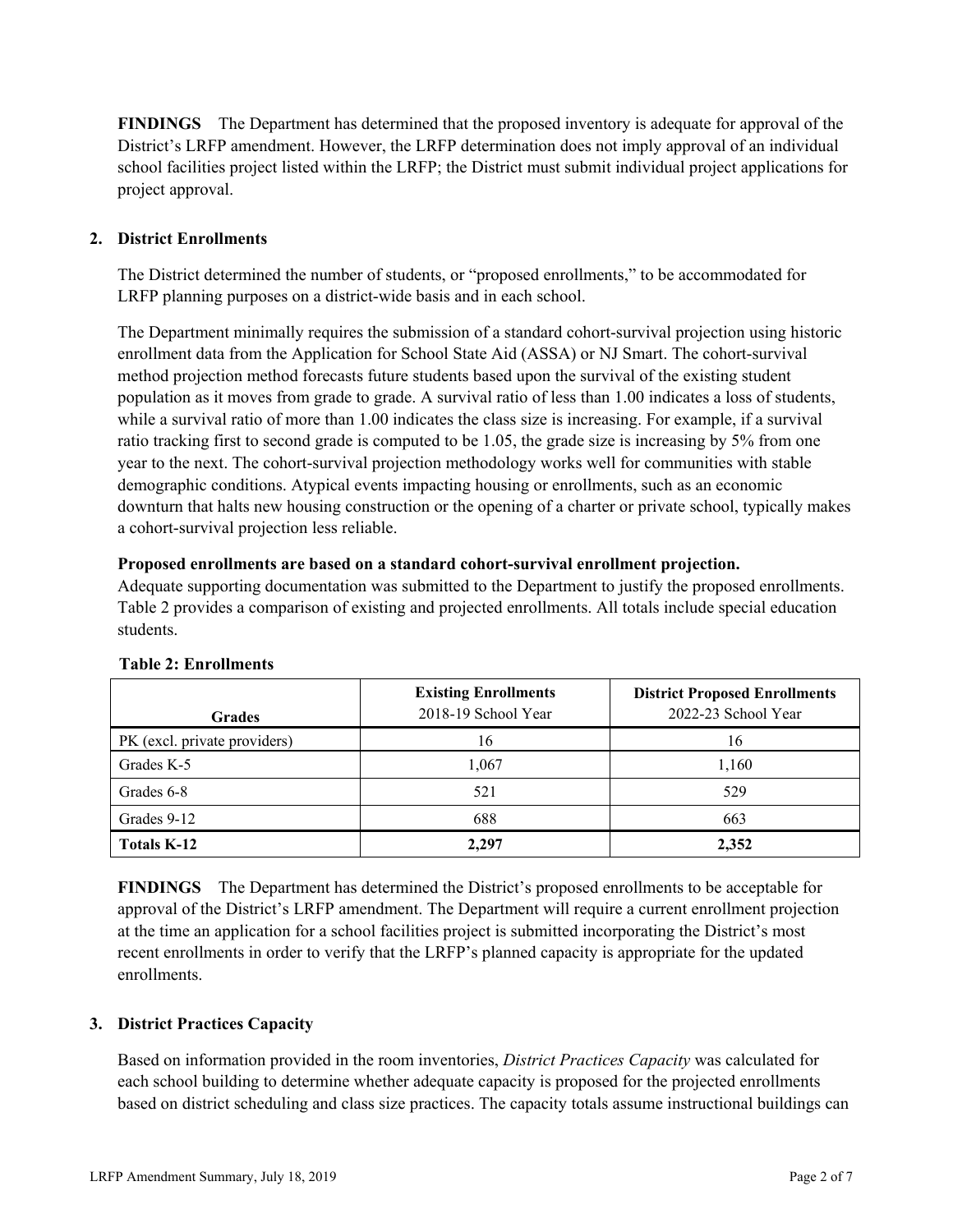be fully utilized regardless of school sending areas, transportation, and other operational issues. The calculations only consider district-owned buildings and long-term leases; short term leases and temporary buildings are excluded. A capacity utilization factor of 90% for classrooms serving grades K-8 and 85% for classrooms serving grades 9-12 is applied in accordance with the FES. No capacity utilization factor is applied to preschool classrooms.

In certain cases, districts may achieve adequate District Practices Capacity to accommodate enrollments but provide inadequate square feet per student in accordance with the FES, resulting in educational adequacy issues and "Unhoused Students." Unhoused students are considered in the "Functional Capacity" calculations used to determine potential State support for school facilities projects and are analyzed in Section 4.

Table 3 provides a summary of proposed enrollments and existing and proposed District-wide capacities. Detailed information can be found in the LRFP website reports titled *FES and District Practices Capacity Report, Existing Rooms Inventory Report, and Proposed Rooms Inventory Report.*

| <b>Grades</b>          | <b>Proposed</b><br><b>Enrollments</b> | <b>Existing</b><br><b>District</b><br><b>Practices</b><br>Capacity | <b>Existing</b><br>Deviation* | <b>Proposed</b><br><b>District</b><br><b>Practices</b><br>Capacity | <b>Proposed</b><br>Deviation* |
|------------------------|---------------------------------------|--------------------------------------------------------------------|-------------------------------|--------------------------------------------------------------------|-------------------------------|
| Elementary (PK-5)      | 1,176                                 | 1,211.85                                                           | 35.85                         | 1,211.85                                                           | 35.85                         |
| Middle $(6-8)$         | 529                                   | 548.00                                                             | 19.00                         | 548.00                                                             | 19.00                         |
| High $(9-12)$          | 663                                   | 678.30                                                             | 15.30                         | 678.30                                                             | 15.30                         |
| <b>District Totals</b> | 2,368                                 | 2,428.15                                                           | 70.15                         | 2,438.15                                                           | 70.15                         |

**Table 3: District Practices Capacity Analysis**

*\* Positive numbers signify surplus capacity; negative numbers signify inadequate capacity. Negative values for District Practices capacity are acceptable for approval if proposed enrollments do not exceed 100% capacity utilization.*

Considerations:

- Based on the proposed enrollments and existing room inventories, the District is projected to have inadequate capacity for the following grade groups, assuming all school buildings can be fully utilized: n/a
- Adequate justification has been provided by the District if the proposed capacity for a school significantly deviates from the proposed enrollments. Generally, surplus capacity is acceptable for LRFP approval if additional capacity is not proposed through new construction.

**FINDINGS**The Department has determined that proposed District capacity, in accordance with the proposed enrollments, is adequate for approval of the District's LRFP amendment. The Department will require a current enrollment projection at the time an application for a school facilities project is submitted, incorporating the District's most recent Fall Enrollment Report, in order to verify that the LRFP's planned capacity meets the District's updated enrollments.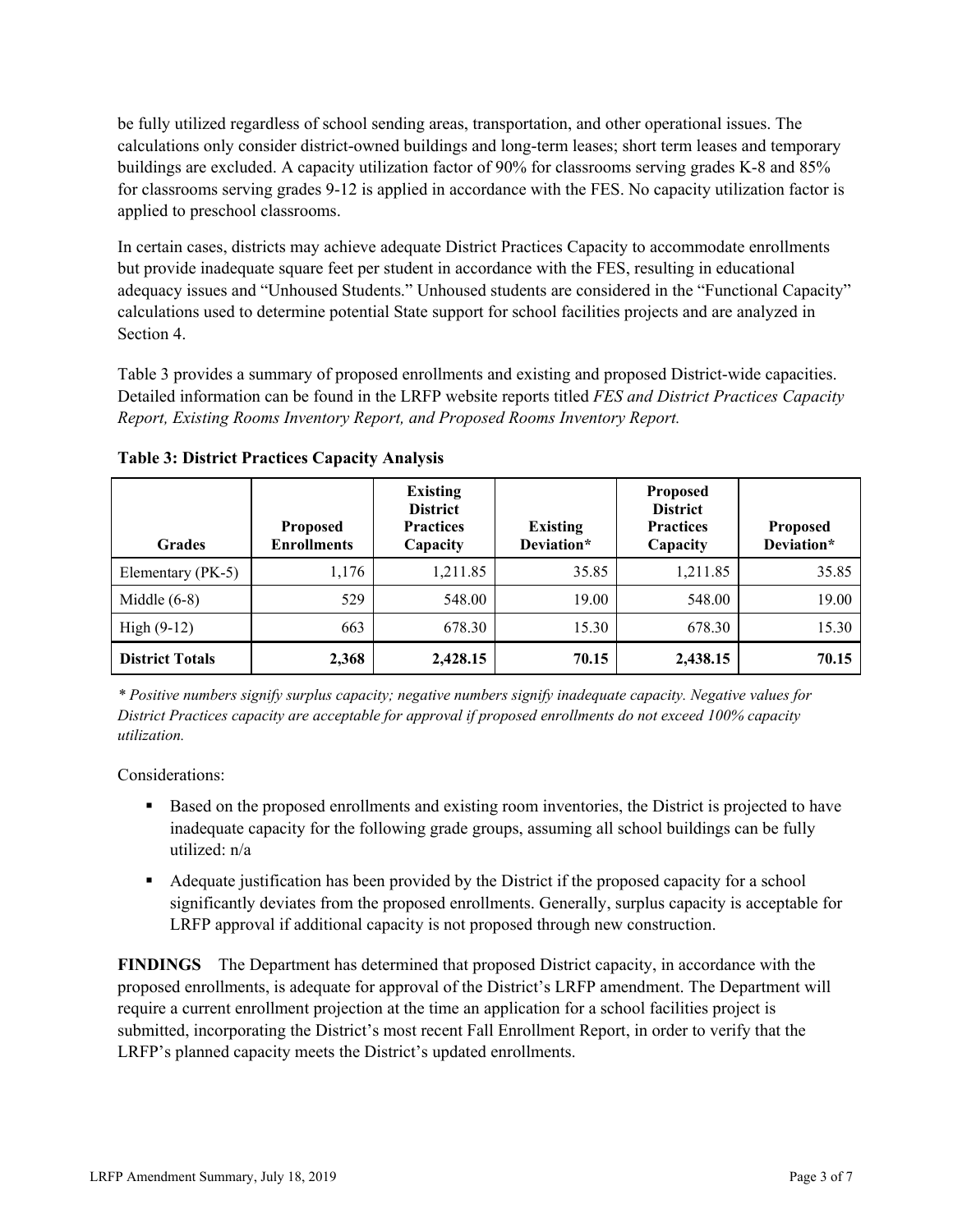### **4. New Construction Funding Eligibility**

*Functional Capacity* was calculated and compared to the proposed enrollments to provide a preliminary estimate of Unhoused Students and new construction funding eligibility.

*Functional Capacity* is the adjusted gross square footage of a school building *(total gross square feet minus excluded space)* divided by the minimum area allowance per full-time equivalent student for the grade level contained therein. *Unhoused Students* is the number of students projected to be enrolled in the District that exceeds the Functional Capacity of the District's schools pursuant to N.J.A.C. 6A:26-2.2(c). *Excluded Square Feet* includes (1) square footage exceeding the FES for any pre-kindergarten, kindergarten, general education, or self-contained special education classroom; (2) grossing factor square footage *(corridors, stairs, mechanical rooms, etc.)* that exceeds the FES allowance, and (3) square feet proposed to be demolished or discontinued from use. Excluded square feet may be revised during the review process for individual school facilities projects.

Table 4 provides a preliminary assessment of the Functional Capacity, Unhoused Students, and Estimated Maximum Approved Area for Unhoused Students for each FES grade group. The calculations exclude temporary facilities and short-term leased buildings. School buildings proposed for whole or partial demolition or reassignment to a non-school use are excluded from the calculations pending project application review. If a building is proposed to be reassigned to a different school, the square footage is applied to the proposed grades after reassignment. Buildings that are not assigned to a school are excluded from the calculations. In addition, only preschool students eligible for state funding (former ECPA students) are included. Detailed information concerning the calculations can be found in the *Functional Capacity and Unhoused Students Report* and the *Excluded Square Footage Report.*

|                                                | $PK/K-5$ | $6 - 8$  | $9-12$   | <b>Total</b> |
|------------------------------------------------|----------|----------|----------|--------------|
| PK Eligible Students/K-12 Proposed Enrollments | 1,176    | 529      | 663      |              |
| FES Area Allowance (SF/student)                | 125.00   | 134.00   | 151.00   |              |
| <b>Prior to Completion of Proposed Work:</b>   |          |          |          |              |
| <b>Existing Gross Square Feet</b>              | 141,566  | 73,911   | 127,346  | 342,823      |
| Adjusted Gross Square Feet                     | 136,892  | 73,368   | 124,564  | 334,824      |
| <b>Adjusted Functional Capacity</b>            | 1,095.14 | 547.52   | 824.93   |              |
| Unhoused Students                              | 64.86    | 0.00     | 0.00     |              |
| Est. Max. Area for Unhoused Students           | 8,107.61 | 0.00     | 0.00     |              |
| <b>After Completion of Proposed Work:</b>      |          |          |          |              |
| Gross Square Feet                              | 141,566  | 73,891   | 127,339  | 342,796      |
| New Gross Square Feet                          | $\theta$ | $\theta$ | $\theta$ | $\theta$     |
| Adjusted Gross Square Feet                     | 136,892  | 73,368   | 124,564  | 334,824      |
| <b>Functional Capacity</b>                     | 1,095.14 | 547.52   | 824.93   |              |
| Unhoused Students after Construction           | 64.86    | 0.00     | 0.00     |              |
| Est. Max. Area Remaining                       | 8,107.61 | 0.00     | 0.00     |              |

### **Table 4: Estimated Maximum Approved Area for Unhoused Students**

Facilities used for non-instructional or non-educational purposes are ineligible for State support under the Act. However, projects for such facilities shall be reviewed by the Department to determine whether they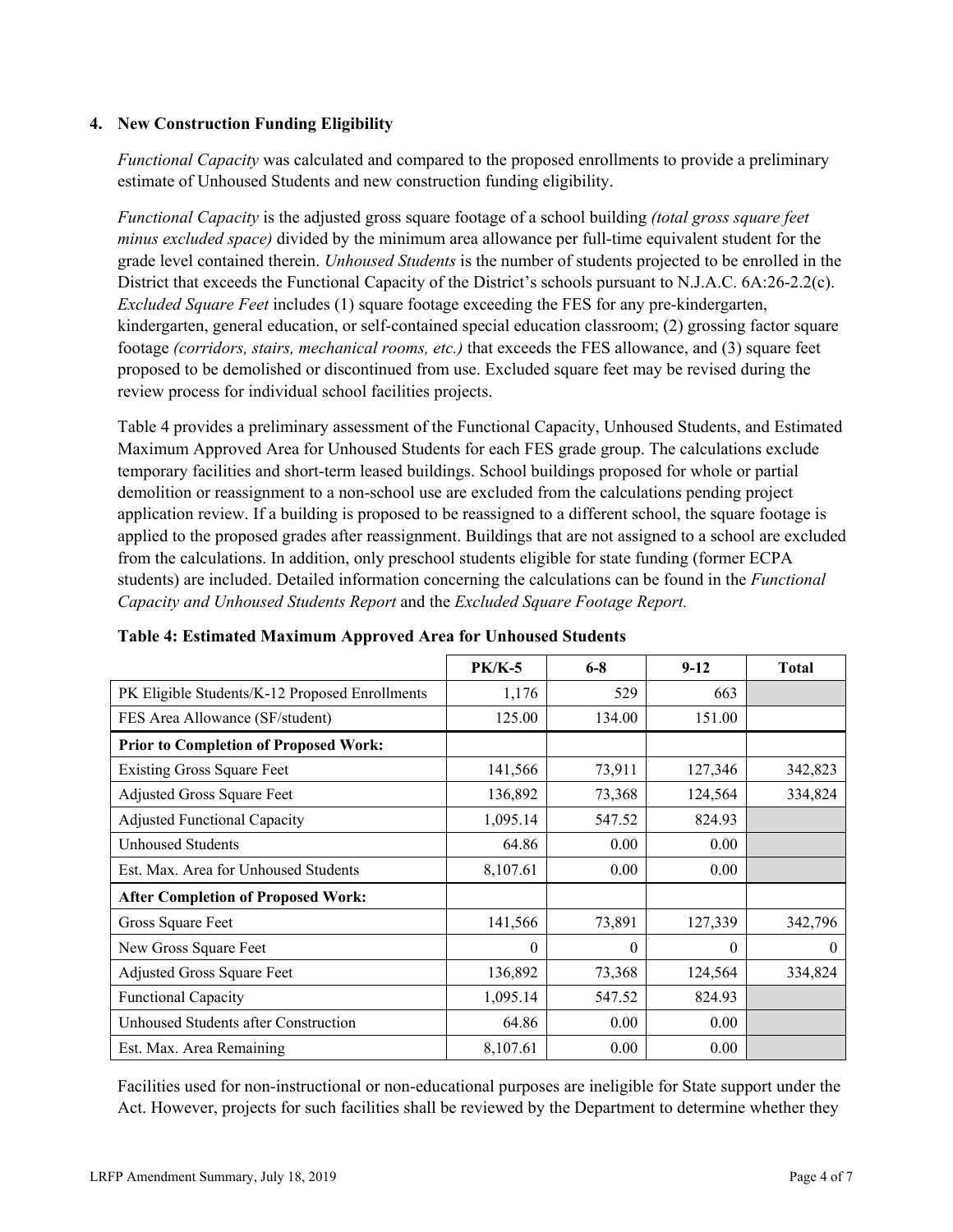are consistent with the District's LRFP and whether the facility, if it is to house students (full or part time) conforms to educational adequacy requirements. These projects shall conform to all applicable statutes and regulations.

Estimated costs represented in the LRFP by the District are for capital planning purposes only. The estimates are not intended to represent preliminary eligible costs or final eligible costs of approved school facilities projects.

Considerations:

- The District does not have approved projects pending completion, as noted in Section 1, that impact the Functional Capacity calculations.
- The Functional Capacity calculations *exclude* square feet proposed for demolition or discontinuation for the following FES grade groups and school buildings pending a feasibility study and project review: n/a.
- Based on the preliminary assessment, the District has Unhoused Students prior to the completion of proposed work for the following FES grade groups: PK-5.
- New construction is proposed for the following FES grade groups:  $n/a$ .
- **Proposed new construction exceeds the estimated maximum area allowance for Unhoused** Students prior to the completion of the proposed work for the following grade groups: n/a.
- The District, based on the preliminary LRFP assessment, will have Unhoused Students after completion of the proposed LRFP work. If the District is projected to have Unhoused Students, adequate justification has been provided to confirm educational adequacy in accordance with Section 6 of this determination.

**FINDINGS** Functional Capacity and Unhoused Students calculated in the LRFP are preliminary estimates. Preliminary Eligible Costs (PEC) and Final Eligible Costs (FEC) will be included in the review process for specific school facilities projects. A feasibility study undertaken by the District is required if building demolition or replacement is proposed per N.J.A.C. 6A:26-2.3(b)(10).

### **5. Proposed Work**

The District assessed program space, capacity, and physical plant deficiencies to determine corrective actions. Capital maintenance, or *"system actions,"* address physical plant deficiencies due to operational, building code, and /or life cycle issues. Inventory changes, or *"inventory actions,*" add, alter, or eliminate sites, site amenities, buildings, and/or rooms.

The Act (N.J.S.A. 18A:7G-7b) provides that all school facilities shall be deemed suitable for rehabilitation unless a pre-construction evaluation undertaken by the District demonstrates to the satisfaction of the Commissioner that the structure might pose a risk to the safety of the occupants even after rehabilitation or that rehabilitation is not cost-effective. Pursuant to N.J.A.C. 6A:26-2.3(b)(10), the Commissioner may identify school facilities for which new construction is proposed in lieu of rehabilitation for which it appears from the information presented that new construction is justified, provided, however, that for such school facilities so identified, the District must submit a feasibility study as part of the application for the specific school facilities project. The cost of each proposed building replacement is compared to the cost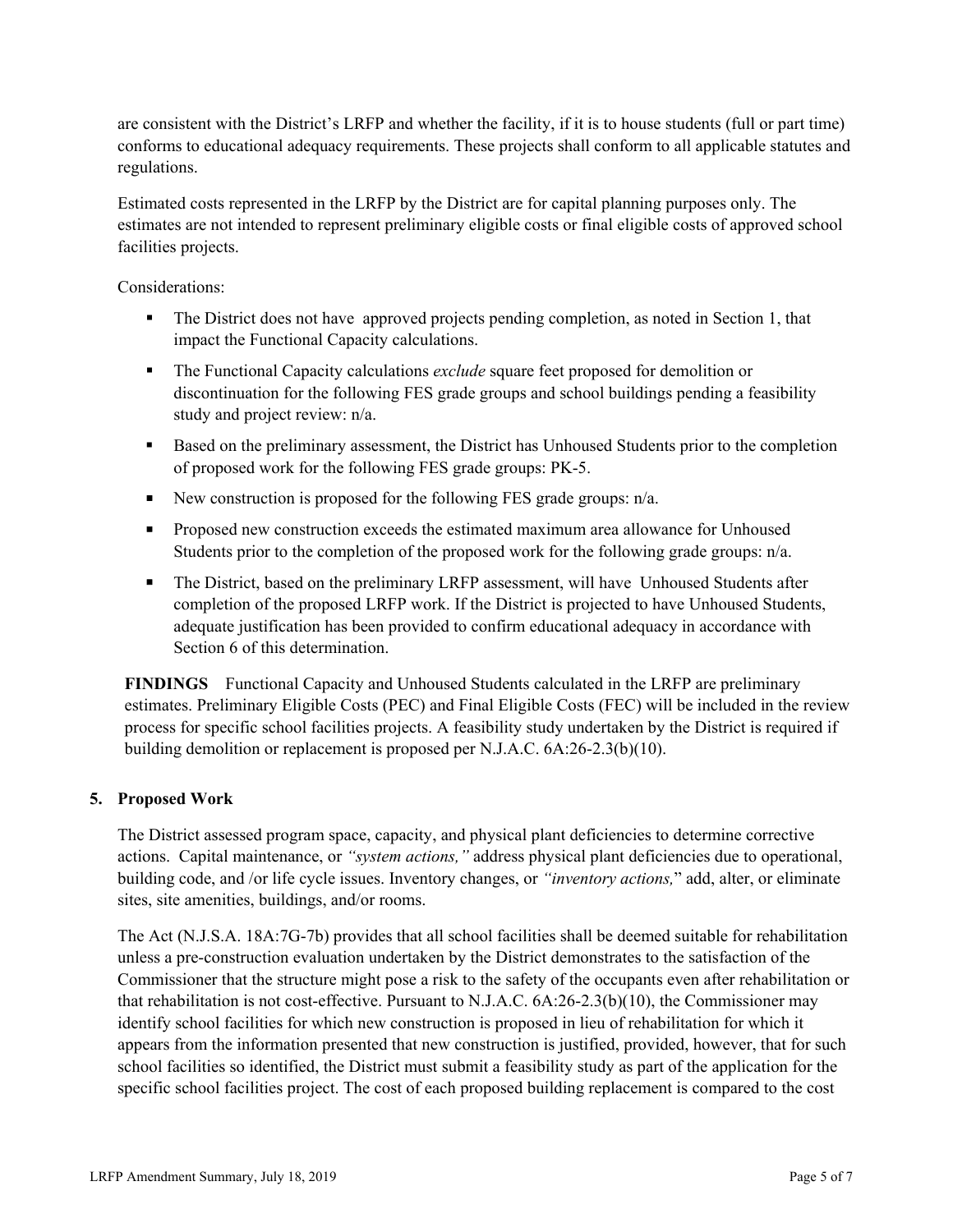of additions or rehabilitation required to eliminate health and safety deficiencies and to achieve the District's programmatic model.

Table 5 lists the scope of work proposed for each school based on the building(s) serving their student population. Detailed information can be found in the LRFP website reports titled *"School Asset Inventory," "LRFP Systems Actions Summary," and "LRFP Inventory Actions Summary."*

With the completion of the proposed work, the following schools are proposed to be eliminated:  $n/a$ ; the following schools are proposed to be added: n/a.

| <b>Proposed Scope of Work</b>                                                                  | <b>Applicable Schools</b>          |
|------------------------------------------------------------------------------------------------|------------------------------------|
| Renovation only (no new construction)                                                          |                                    |
| System actions only (no inventory actions)                                                     | Roosevelt Elementary School (080)  |
|                                                                                                | Jefferson Elementary School (090)  |
|                                                                                                | Washington Elementary School (100) |
| Existing inventory actions only (no systems actions)                                           | n/a                                |
| Systems and inventory changes                                                                  | Hawthorne High School (050)        |
|                                                                                                | Lincoln Middle School (070)        |
| <b>New construction</b>                                                                        |                                    |
| Building addition only (no systems or existing inventory actions)                              | n/a                                |
| Renovation and building addition (system, existing inventory,<br>and new construction actions) | n/a                                |
| New building on existing site                                                                  | n/a                                |
| New building on new or expanded site                                                           | n/a                                |
| Site and building disposal (in addition to above scopes)                                       |                                    |
| Partial building demolition                                                                    | n/a                                |
| Whole building demolition                                                                      | n/a                                |
| Site and building disposal or discontinuation of use                                           | n/a                                |

### **Table 5. School Building Scope of Work**

**FINDINGS** The Department has determined that the proposed work is adequate for approval of the District's LRFP amendment. However, Department approval of proposed work in the LRFP does not imply the District may proceed with a school facilities project. The District must submit individual project applications with cost estimates for Department project approval. Both school facilities project approval and other capital project review require consistency with the District's approved LRFP.

# **6. Proposed Room Inventories and the Facilities Efficiency Standards**

The District's proposed school buildings were evaluated to assess general educational adequacy in terms of compliance with the FES area allowance pursuant to N.J.A.C. 6A:26-2.2 and 2.3.

District schools are proposed to provide less square feet per student than the FES after the completion of proposed work as indicated in Table 5. This pertains to Lincoln Middle School.

**FINDINGS** The Department has determined that the District's proposed room inventories are adequate for LRFP approval. If school(s) are proposed to provide less square feet per student than the FES area